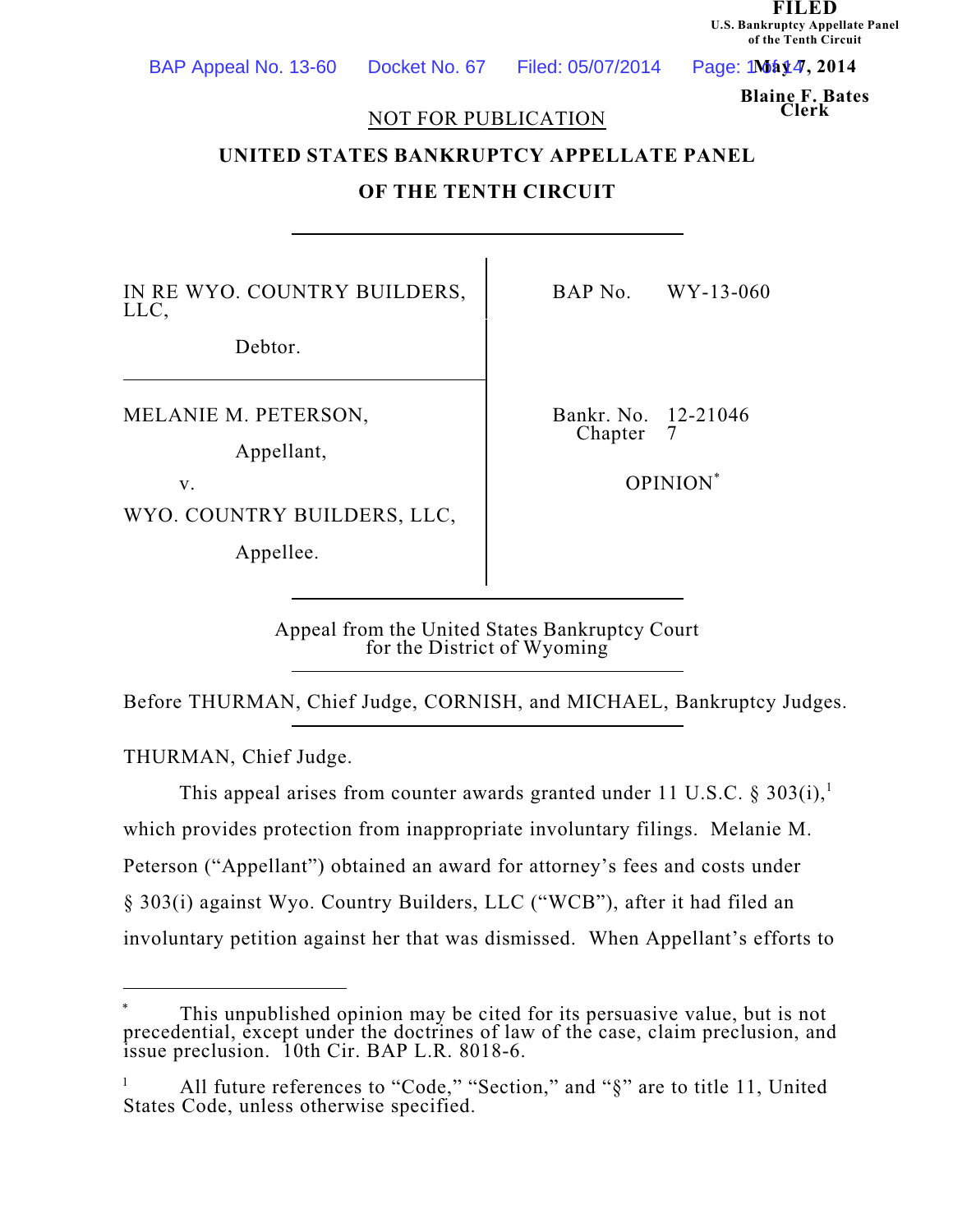use that award as leverage in state court against WCB failed, she filed an involuntary petition against WCB. The Bankruptcy Court concluded that Appellant had filed the involuntary petition against WCB in bad faith, awarded punitive damages in WCB's favor, and determined that attorney's fees and costs would be awarded upon WCB's attorneys' filing a bill of costs. Upon receipt of WCB's attorneys' fee application and after a hearing, the Bankruptcy Court granted the fee application and ordered Appellant to pay WCB's attorneys \$7,110.25 within thirty days from the entry of the order. On appeal, Appellant, proceeding *pro se*, argues that the Bankruptcy Court erred by 1) awarding fees and costs to the wrong person; 2) failing to consider what was described by the Bankruptcy Court as game-playing by the alleged debtor; and 3) failing to offset the two § 303(i) awards. Finding no error, we AFFIRM the Bankruptcy Court's § 303(i) award against Appellant.

# **I. FACTUAL BACKGROUND**

The parties have a litigious history. Appellant and her husband, Kirby Peterson, have been litigating with WCB in state court since 2007. Three months prior to the scheduled trial in the state court case, WCB filed an involuntary petition against each of the Petersons on June 17, 2009 (the "First Involuntary Case").<sup>2</sup> The parties promptly filed a flurry of motions. On February 5, 2010, the Bankruptcy Court dismissed both involuntary petitions because the Petersons had more than twelve creditors and the three-petitioning-creditors-standing requirement had not been met.<sup>3</sup>

<sup>&</sup>lt;sup>2</sup> Ex. D, Voluntary Petitions, *in* Appellants' (sic) Amended Appendix ("App.") at 15-18 (*In re Melanie M. Peterson*, Bankr. Case No. 09-20567, and *In re Kirby D. Peterson*, Bankr. Case No. 09-20566).

*See* Ex. H, Memorandum Opinion on Application For Compensation For 3 Attorney Fees and Costs, Entitled "Bill of Fees and Costs" Filed by Applicant Ken McCartney of the Law Office of Ken McCartney, P.C. ("First Fee Order")at 3, 6, *in* App. at 28, 31.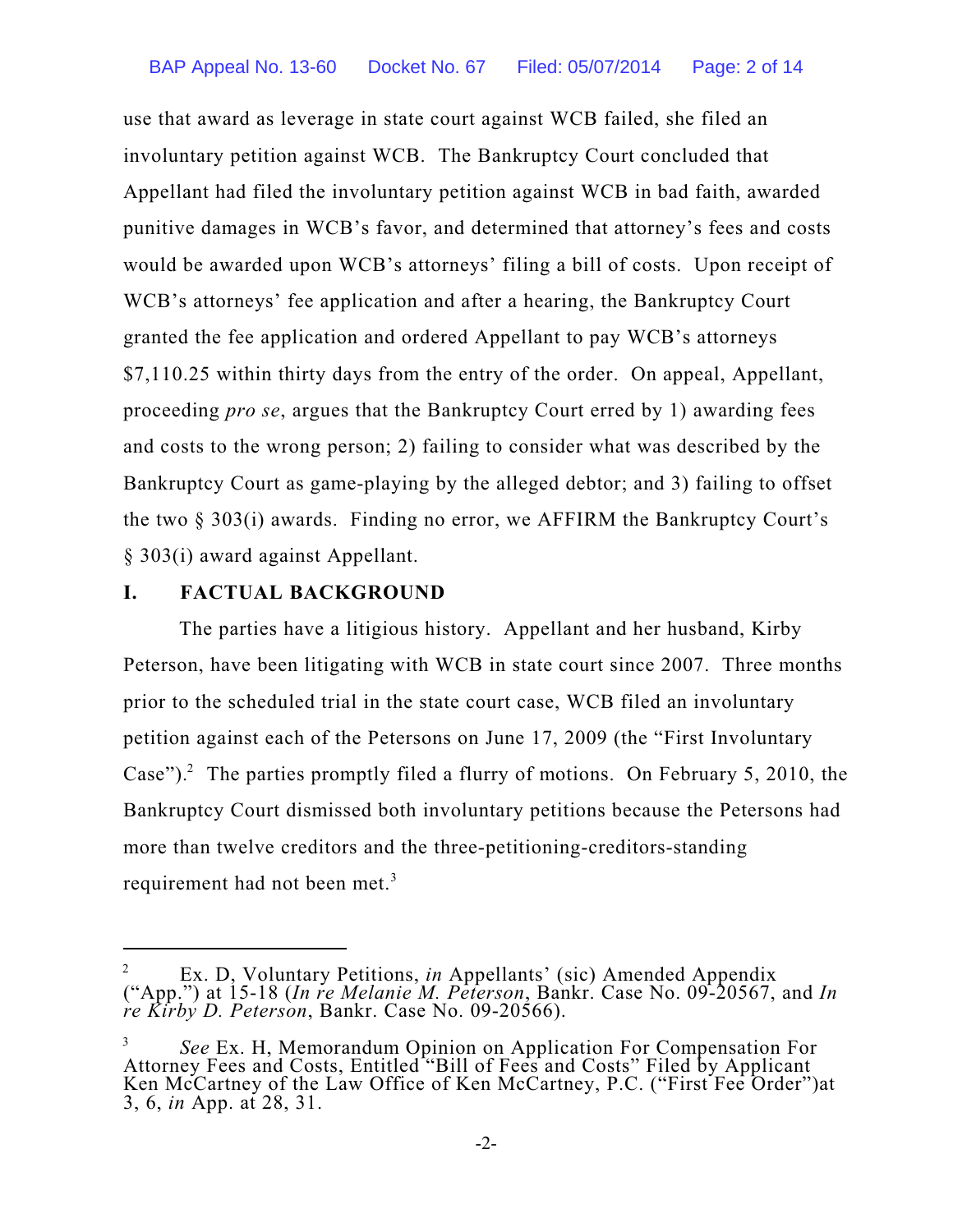On March 10, 2010, the Bankruptcy Court held an evidentiary hearing on the Petersons' request for sanctions and post-dismissal motion for certain protections. At this hearing, WCB's attorney, Vance Countryman, advised the Bankruptcy Court that Tim Lookingbill, WCB's owner, had assigned his claim to his sister, Cynthia Van Vleet ("the Assignment"), and that "Van Vleet [] is now the party in interest with regard to this matter." $4$  No documentation regarding the Assignment was ever subsequently presented. The Bankruptcy Court later described the Assignment as "game-playing."<sup>5</sup>

On April 21, 2010, the Petersons, through their attorney, Ken McCartney, applied for attorney's fees in each of their involuntary case under § 303(i). On May 3, 2011, the Bankruptcy Court entered the First Fee Order, granting the fee application (after deductions for unreasonable requests) in the amount of \$13,300.10 against WCB in *In re Kirby Peterson*, but denied the fee application in *In re Melanie Peterson* as duplicative.<sup>6</sup> No one appealed the First Fee Order.

On August 27, 2012, McCartney assigned the First Fee Order to Frank D. Peasley, who then assigned it to the Petersons.<sup>7</sup> On October 17, 2012, Appellant filed an involuntary petition against WCB (the "Second Involuntary Case").<sup>8</sup> In her Rule 1003(a) statement, she stated:

That this claim was acquired as a result of a bankruptcy proceeding Case No. 09-20566 Chapter 11, and was an award for reimbursement for partial payment of the attorneys fees that were incurred.

That the [First Fee Order] was, erroneously, granted to the attorney representing me in the bankruptcy proceedings instead of myself, who was the party incurring the cost of defense of the matter;

Ex. F, Partial Transcript of Mar. 10, 2010 at 4, *ll.* 15-17, *in* App. at 22. 4

First Fee Order at 9, *in* App. at 34. 5

*Id.* at 14-15, *in* App. at 39-40. 6

Ex. K, Assignments of Judgment, *in* App. at 46-48. 7

Ex. B, Involuntary Petition, Bankr. Case. No. 12-21046, *in* App. at 4-5. 8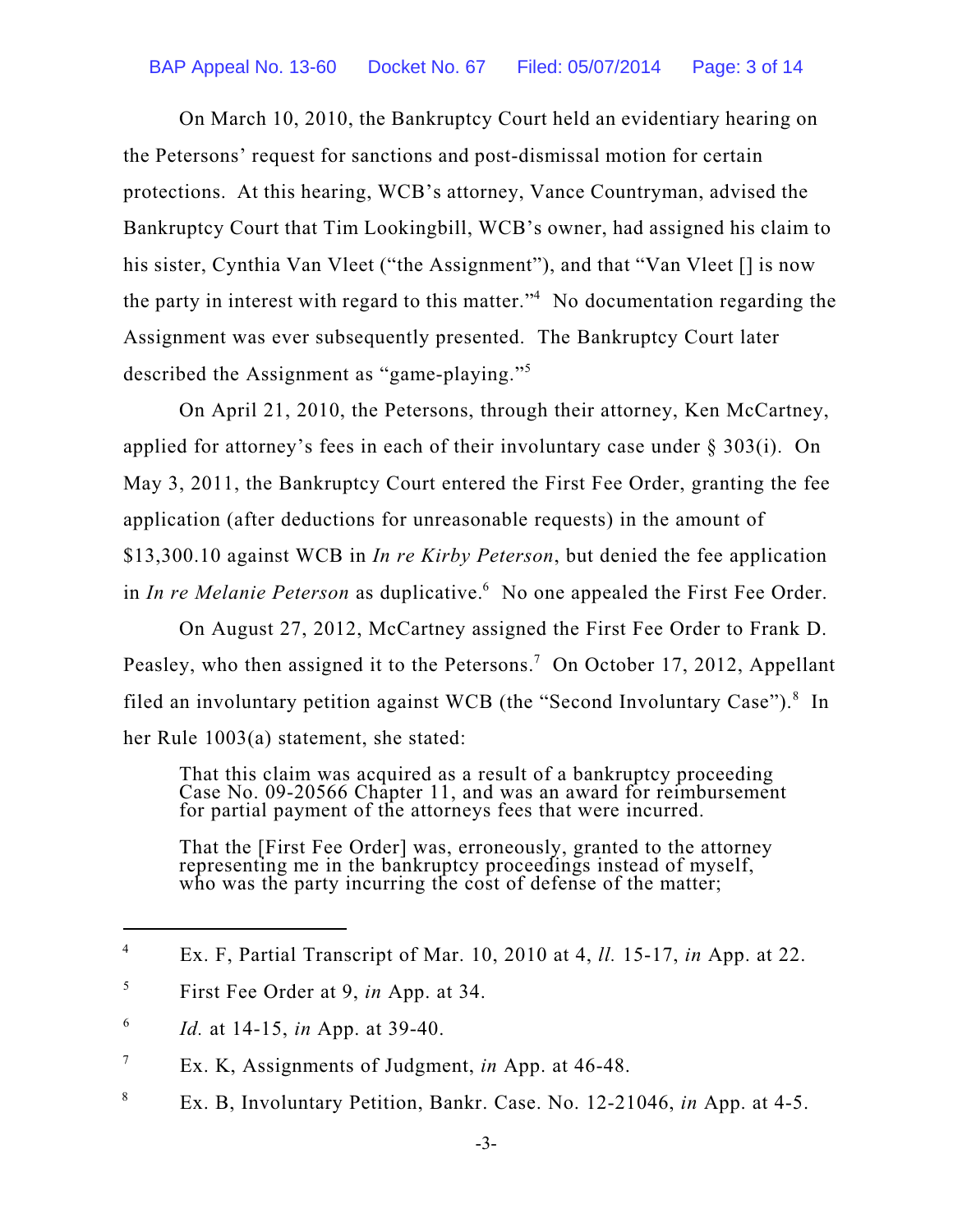That, during the fifteen (17) (sic) months prior to the date of the Assignment, no payments were made by the Debtor on the [First Fee Order];

That my bankruptcy attorney agreed to assign the [First Fee Order] to Mr. Peasley in hopes that it could be used as leverage and/or partial settlement of the pending litigation in Fremont Court, WyoCountry Builders has refused to consider the [First Fee Order] in settlement negotiations in the civil action.

That said claim was not transferred to the undersigned for the purpose of commencing an Involuntary Petition in Bankruptcy action.<sup>9</sup>

WCB sought dismissal of the involuntary petition against it, arguing that Appellant's claim was subject to a bona fide dispute because she failed to present WCB with a demand for payment and failed to establish that WCB was not paying its bills as they become due. On March 7, 2013, the Bankruptcy Court dismissed the involuntary petition against WCB, concluding "Ms. Peterson improperly filed the involuntary petition after her attempt to use the [First] Fee Order in settlement discussions in the state court litigation failed and as a substitute for collection" (the "Dismissal Order").<sup>10</sup> The Bankruptcy Court also determined that attorney's fees and costs would be awarded upon review of a bill for attorney's fees and costs.<sup>11</sup> Finally, it awarded \$2,000 in punitive damages against Appellant for filing the involuntary petition in bad faith.<sup>12</sup>

Collin Hopkins and Cynthia Van Vleet of the law firm Hopkins & Van Vleet, LLC ("Applicants") represented WCB in the Second Involuntary Case.<sup>13</sup> On April 7, 2013, pursuant to the Dismissal Order, they filed an application for

Statement, *in* App. at 49-50. 9

Ex. C, Dismissal Order at 6, *in* App. at 11. 10

*Id.* at 7, *in* App. at 12. 11

*Id.* at 8, *in* App. at 13. 12

*But see* Ex. L and the docket sheet for Bankr. No. 12-21046, *in* App. at 51 13 and (i) (both listed Cynthia Van Vleet of Wind River Law Center PC as the attorney of record for WCB).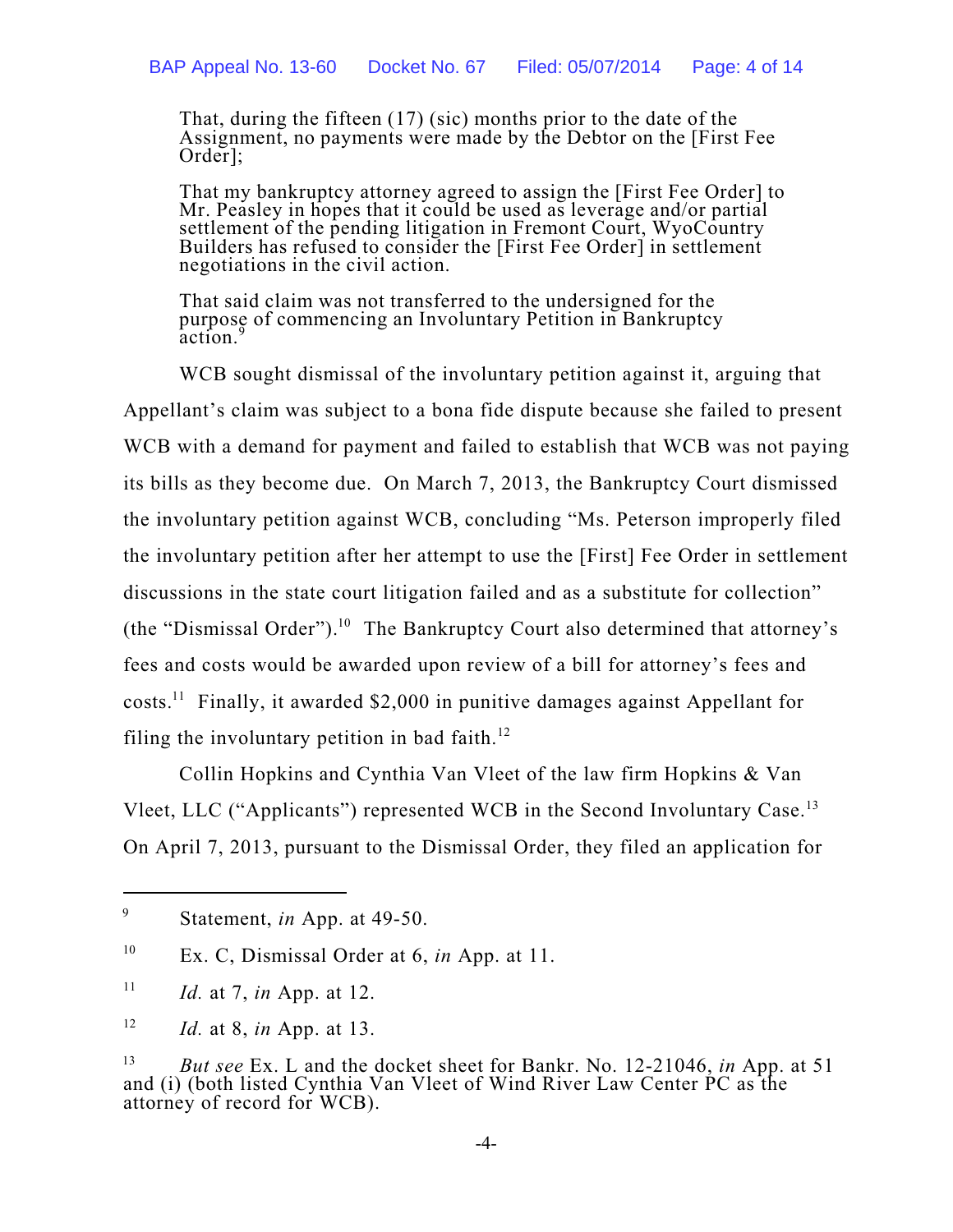professional compensation, requesting \$6,330 for attorney's fees and \$780.25 for expenses, for a total of  $$7,110.25$ .<sup>14</sup> Appellant objected to the application, seeking reductions based on excessiveness and lack of necessity.<sup>15</sup> On June 26, 2013, after a telephonic hearing, the Bankruptcy Court overruled Appellant's objections, granted the request of \$7,110.25, and ordered Appellant to pay Applicants within thirty days from the entry of the order (the "Second Fee Order"). 16

On July 10, 2013, Appellant filed a single notice of appeal, appealing both the Dismissal Order and the Second Fee Order. On August 19, 2013, this Court construed that notice as two notices of appeal, dismissed the appeal of the Dismissal Order (BAP No. WY-13-051) as untimely, and assigned the appeal of the Second Fee Order as BAP No. WY-13-60 (this case).

#### **II. APPELLATE JURISDICTION**

This Court has jurisdiction to hear timely filed appeals from "final judgments, orders, and decrees" of bankruptcy courts within the Tenth Circuit Court of Appeals ("Tenth Circuit") geographical area unless one of the parties elects to have the district court hear the appeal.<sup>17</sup> In this case, Appellant timely filed a notice of appeal from the Second Fee Order, which is a final order for purposes of appeal.<sup>18</sup> The parties have also consented to this Court's jurisdiction

Ex. N, Cover Sheet for Application for Professional Compensation, *in* App. 14 at 57-66.

Ex. M, Petitioning Creditors Response to Debtors Application for 15 "Professional Compensation of Attorneys Fees and Costs," *in* App. at 52-56.

<sup>&</sup>lt;sup>16</sup> Second Fee Order, *in* App. at 1-3. A transcript of the telephonic hearing on June 18, 2013, was not provided to this Court.

<sup>28</sup> U.S.C. § 158(a)(1), (b)(1), and (c)(1); Fed. R. Bankr. P. 8002; 10th Cir. 17 BAP L.R. 8001-3.

*See In re Dewey*, 237 B.R. 783, 787 n.3 (10th Cir. BAP 1999) (fee order 18 from final fee request was final for purposes of appeal because it ended the (continued...)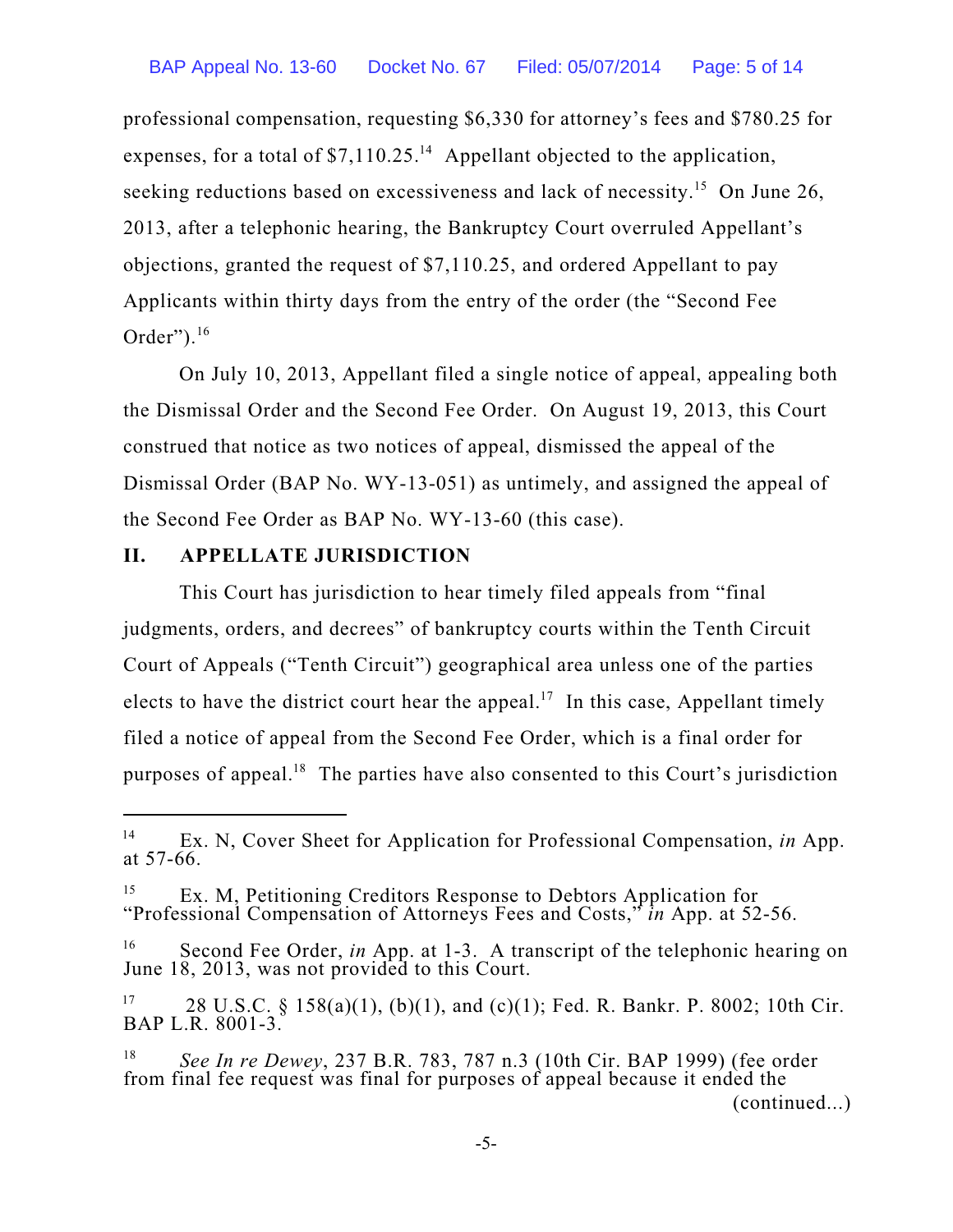by not electing to have the appeal heard by the United States District Court for the District of Wyoming. This Court, therefore, has appellate jurisdiction over this appeal.

# **III. ISSUE AND STANDARD OF REVIEW**

The sole issue on appeal is whether the Bankruptcy Court erred in awarding attorney's fees and costs against Appellant pursuant to §303(i). We review a bankruptcy court's decision to award attorney's fees and costs under §303(i) for abuse of discretion.<sup>19</sup> Under that standard, this Court will affirm unless it has "a definite and firm conviction that the lower court made a clear error of judgment or exceeded the bounds of permissible choice in the circumstances." $^{20}$ 

# **IV. DISCUSSION**

# **A. Section 303(i) In General**

Section 303(i) provides:

If the court dismisses a petition under this section other than on consent of all petitioners and the debtor, and if the debtor does not waive the right to judgment under this subsection, the court may grant judgment –

(1) against the petitioners and in favor of the debtor for  $-$ 

- (A) costs; or (B) a reasonable attorney's fees; or
- (2) against any petitioner that filed the petition in bad faith, for  $-$

(A) any damages proximately caused by such filing; or

<sup>(...</sup>continued) 18

litigation on the merits and left nothing for the court to do but execute the judgment).

*In re Maple-Whitworth*, 556 F.3d 742, 745 (9th Cir. 2009); *Adell v. John* 19 *Richards Homes Bldg. Co., L.L.C. (In re John Richards Homes Bldg. Co., L.L.C.)*, 439 F.3d 248, 265 (6th Cir. 2006).

*Moothart v. Bell*, 21 F.3d 1499, 1504 (10th Cir. 1994) (internal quotation 20 marks omitted).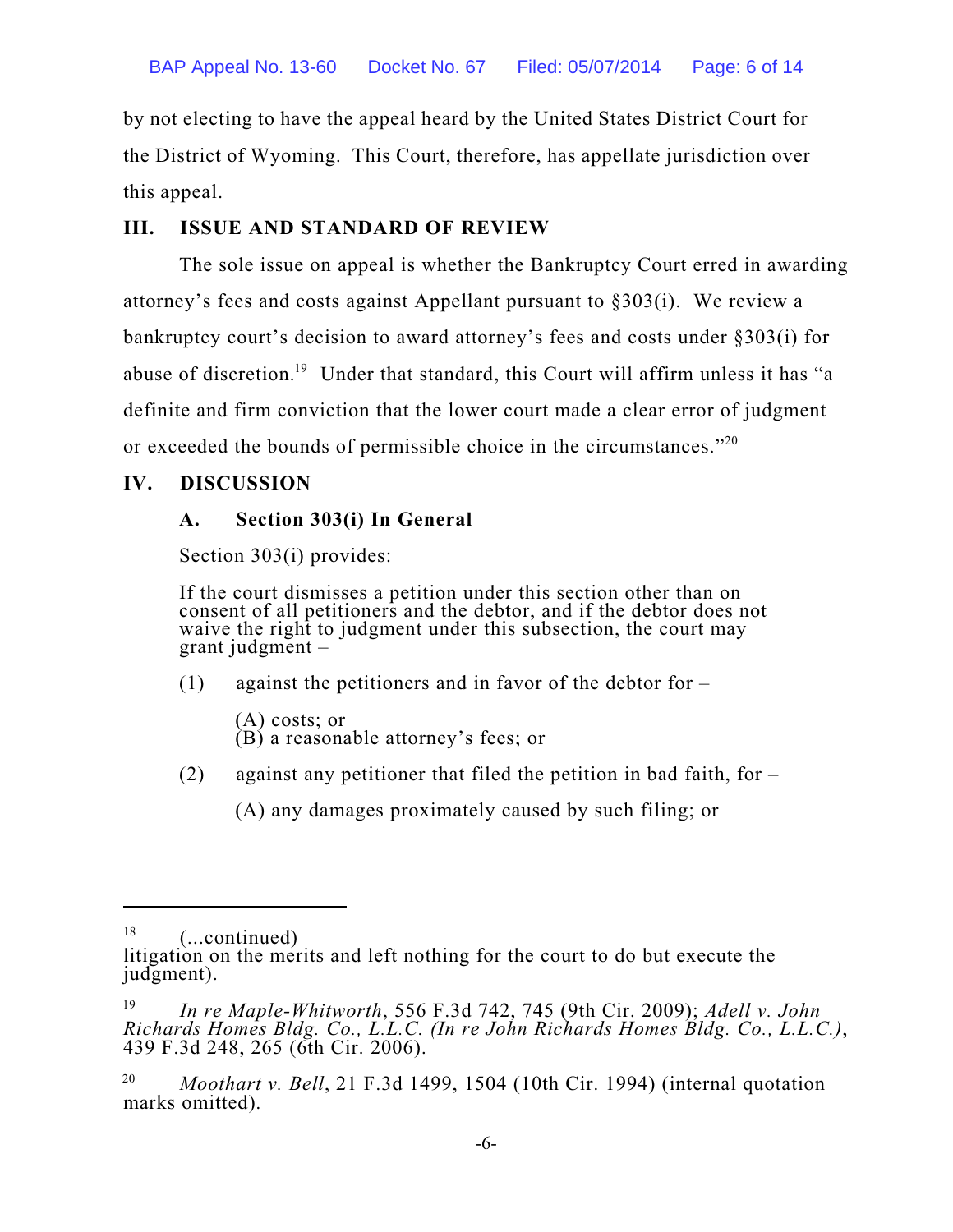(B) punitive damages. $^{21}$ 

Section 303(i) is permissive, it leaves the assessment of fees, costs, and damages to the court's discretion.<sup>22</sup> When an involuntary petition is dismissed on some ground other than consent of the parties and the debtor has not waived the right to recovery, a motion under  $\S 303(i)(1)$  raises a rebuttable presumption that reasonable fees and costs are authorized. $23$  Most courts determining whether to award costs and fees under §303(i) have adopted a "totality of the circumstances" test.<sup>24</sup> They review the following factors: 1) the merits of the involuntary petition; 2) the role of any improper conduct on the part of the alleged debtor; 3) the reasonableness of the action taken by the petitioning creditors; 4) the motivation and objective behind filing the petition; and 5) other material factors the court deems relevant. 25

#### **B. The Bankruptcy Court did not abuse its discretion in awarding attorney's fees and costs against Appellant.**

Appellant raises three main arguments on appeal: 1) the Bankruptcy Court erroneously awarded fees and costs to the wrong person; 2) the Bankruptcy Court failed to consider the alleged debtor's "game-playing"; and 3) the Bankruptcy Court abused its discretion in failing to offset the two  $\S 303(i)$  awards.<sup>26</sup> We

*Id.* 24

*Id.* at 707-08. 25

 $26$  Appellant also made a one-sentence argument that the amount of the fees awarded was excessive in the conclusion section of her opening brief. We deem an argument raised in a perfunctory manner waived. *In re Taylor*, 737 F.3d 670, 682 n.9 (10th Cir. 2013) (argument deemed waived where entire argument was encompassed within one sentence); *United States v. Berry*, 717 F.3d 823, 834 n.7 (10th Cir.), *cert. denied*, 134 S.Ct. 495 (2013) (arguments raised in a perfunctory manner, such as in a footnote, are waived).

<sup>11</sup> U.S.C. § 303(i). 21

*In re Silverman*, 230 B.R. 46, 50 (Bankr. D. N.J. 1998). 22

*Higgins v. Vortex Fishing Sys., Inc.*, 379 F.3d 701, 707 (9th Cir. 2004). 23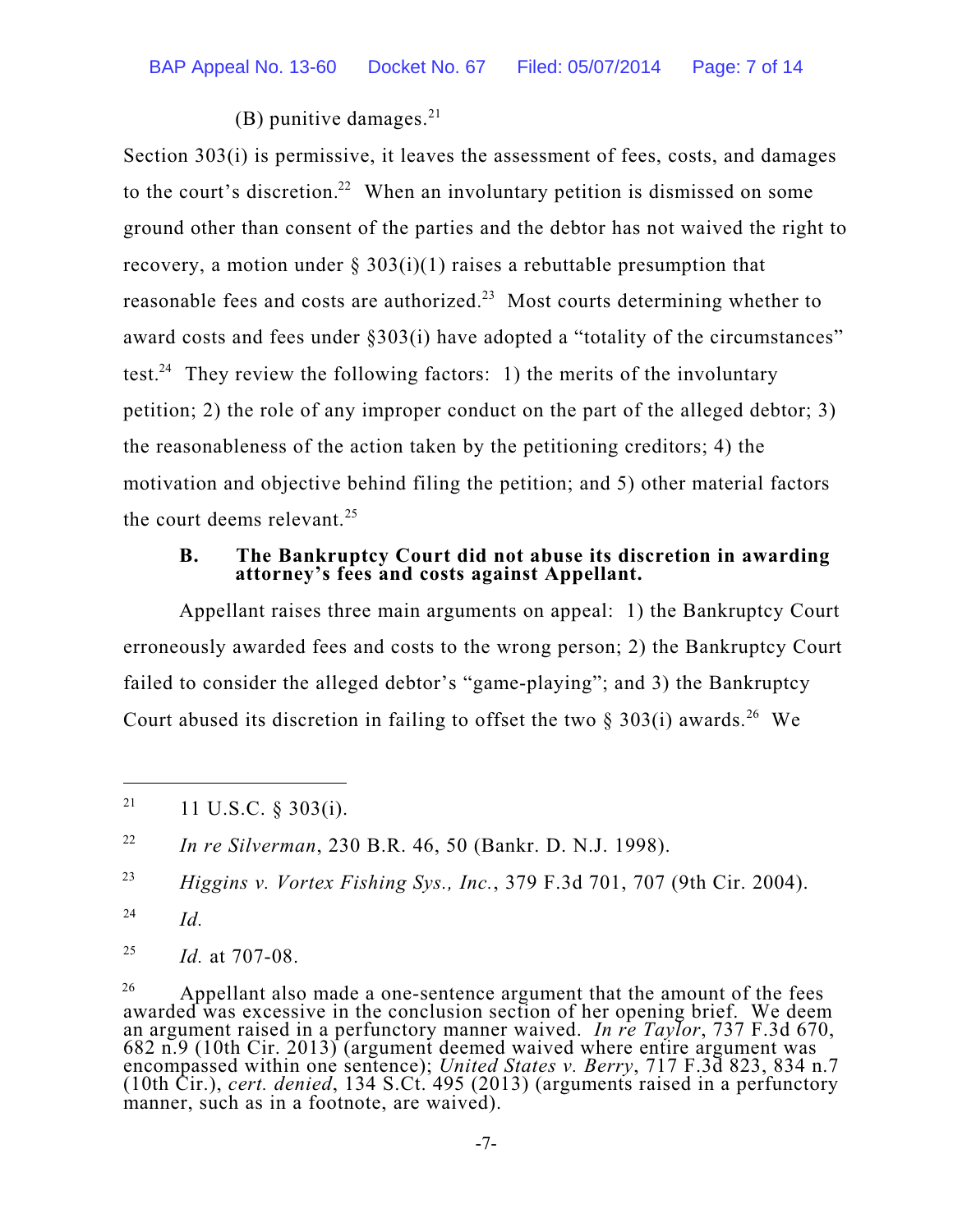begin by noting that Appellant raised some issues and facts that are irrelevant to this appeal, which we will not consider.<sup>27</sup> Likewise, we will not consider any arguments or attacks against the First Fee Order or the Dismissal Order as they are untimely. 28

### *1. The Bankruptcy Court did not award attorney's fees and costs to the wrong person.*

Appellant argues that the Bankruptcy Court erred in granting the Second Fee Award to Van Vleet, instead of WCB. Appellant misunderstands the Bankruptcy Court's rulings in the Second Involuntary Case. The Second Fee Order provided that "Applicants' request for attorneys' fees in the . . . total [amount] of \$7,110.25 is granted; and . . . that Peterson shall pay Applicants . . . within 30 days from the entry of this order."<sup>29</sup> Although worded as though it was awarding fees and costs to Applicants, when read in conjunction with the Dismissal Order, it is clear that the Bankruptcy Court awarded attorney's fees and costs to WCB. The Dismissal Order stated:

IT IS FURTHER ORDERED that attorney fees and costs shall be awarded upon WCB's attorneys filing a bill for fees and costs. WCB shall file, within 30 days from the entry of this order, a bill for fees and costs with supporting documents[.] $^{36}$ 

We interpret the above language as an award to WCB, upon its attorneys filing a

Appellant's references to the state proceeding, the amount of attorney's 27 fees she incurred defending the state case, and the eighteen-month delay caused by the filing of the First Involuntary Case are not relevant to whether fees and costs should be awarded against her for improperly filing an involuntary petition against WCB.

No one appealed the First Fee Order and it is now too late to argue that the 28 Bankruptcy Court should have assessed the First Fee Order against Van Vleet, instead of WCB. *See also* Order Construing Notice of Appeal as Two Notices of Appeal, Dismissing This Appeal, And Directing the Clerk to Set Deadlines in Second Appeal, entered Aug. 19, 2013, in *In re Wyo. Country Builders, LLC*, BAP No. WY-13-051 (appeal of Dismissal Order dismissed as untimely).

Second Fee Order at 3, *in* App. at 3. 29

Dismissal Order at 8, *in* App. at 13-14. 30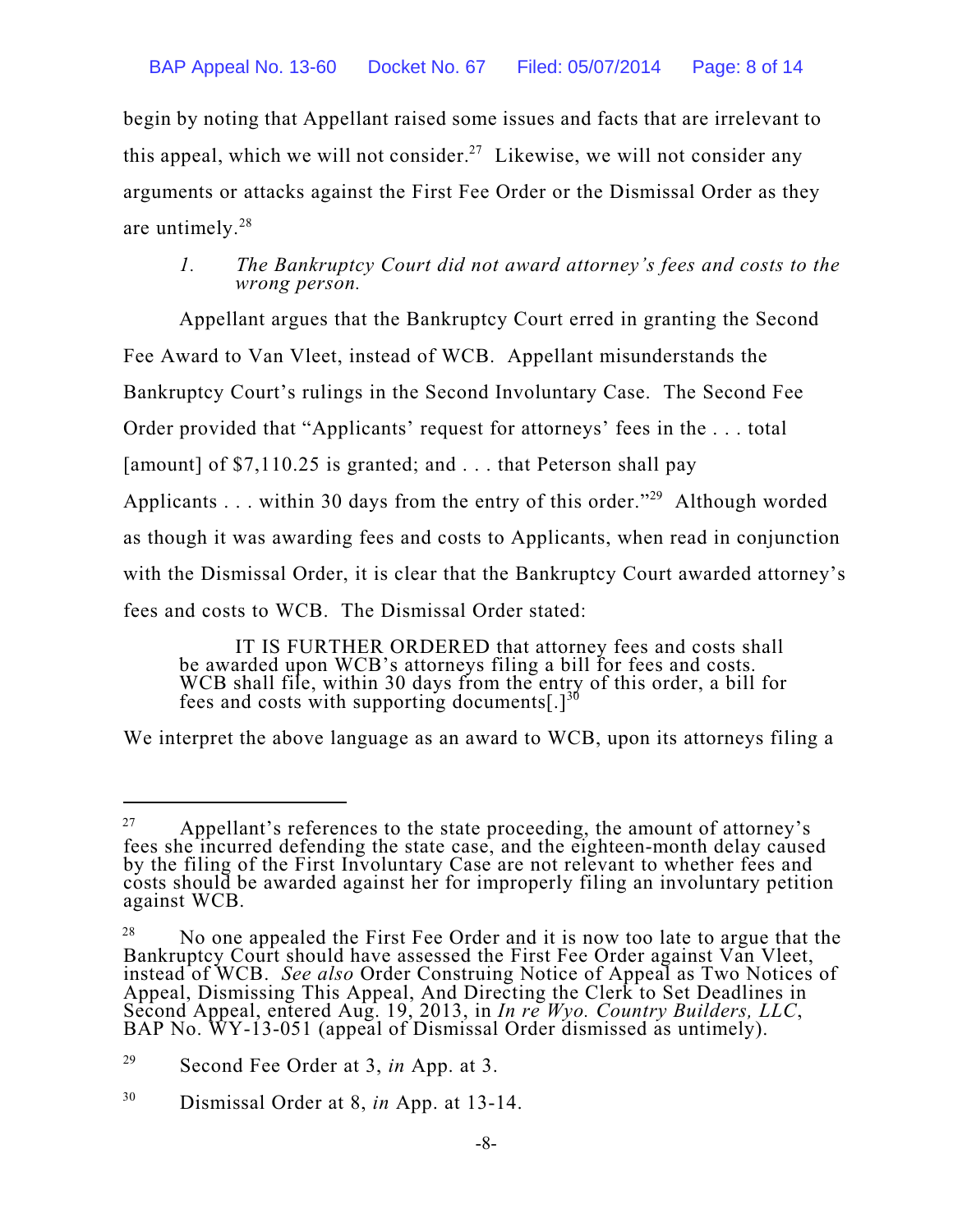bill of costs. The Second Fee Order simply quantified the amount and provided a deadline to pay. This interpretation is also consistent with the plain language of § 303(i), which limits awards to the debtor.<sup>31</sup> Thus, the Bankruptcy Court did not erroneously award attorney's fees and costs to the wrong person.

*2. The alleged debtor's improper conduct did not preclude the Bankruptcy Court from awarding attorney's fees and costs against Appellant.*

Appellant argues the Bankruptcy Court abused its discretion in granting attorney's fees and costs against her because it allowed WCB and Van Vleet to manipulate the judicial process. She contends that the Bankruptcy Court improperly allowed WCB to assign its interest to Van Vleet. She also claims that Van Vleet misled the Bankruptcy Court by claiming WCB was her client and using Collin Hopkins to hide that she was the true debtor in this case, all in an effort to prevent an offset of the previous uncollected judgment.<sup>32</sup> These arguments are unavailing.

First, the doctrine of judicial estoppel precludes Appellant from arguing that Van Vleet was the debtor in this case. $33$  Appellant initiated the Second Involuntary Case, naming WCB the alleged debtor. "Judicial estoppel is an equitable doctrine designed to protect the integrity of the court system."<sup>34</sup> The Tenth Circuit defines judicial estoppel as follows:

[W]here a party assumes a certain position in a legal

<sup>&</sup>lt;sup>31</sup> 2 Collier on Bankruptcy  $\sqrt{ }$  303.33 at 303-103 (Alan N. Resnick & Henry J. Sommer eds., 16th ed. 2011) ("An interesting question arises over whether sanctions may be recovered by parties other than the debtor. Because section 303(i) does not, on its face, cover such a situation, most courts restrict recovery to the debtor.").

Amended Brief of Appellant ("Appellant's Brief") at 9-10. 32

*See New Hampshire v. Main*, 532 U.S. 742, 749 (2001) (judicial estoppel 33 prevents a party from prevailing in one phase of a case on an argument and then relying on a contradictory argument to prevail in another phase).

*In re Riazuddin*, 363 B.R. 177, 185 (10th Cir. BAP 2007). 34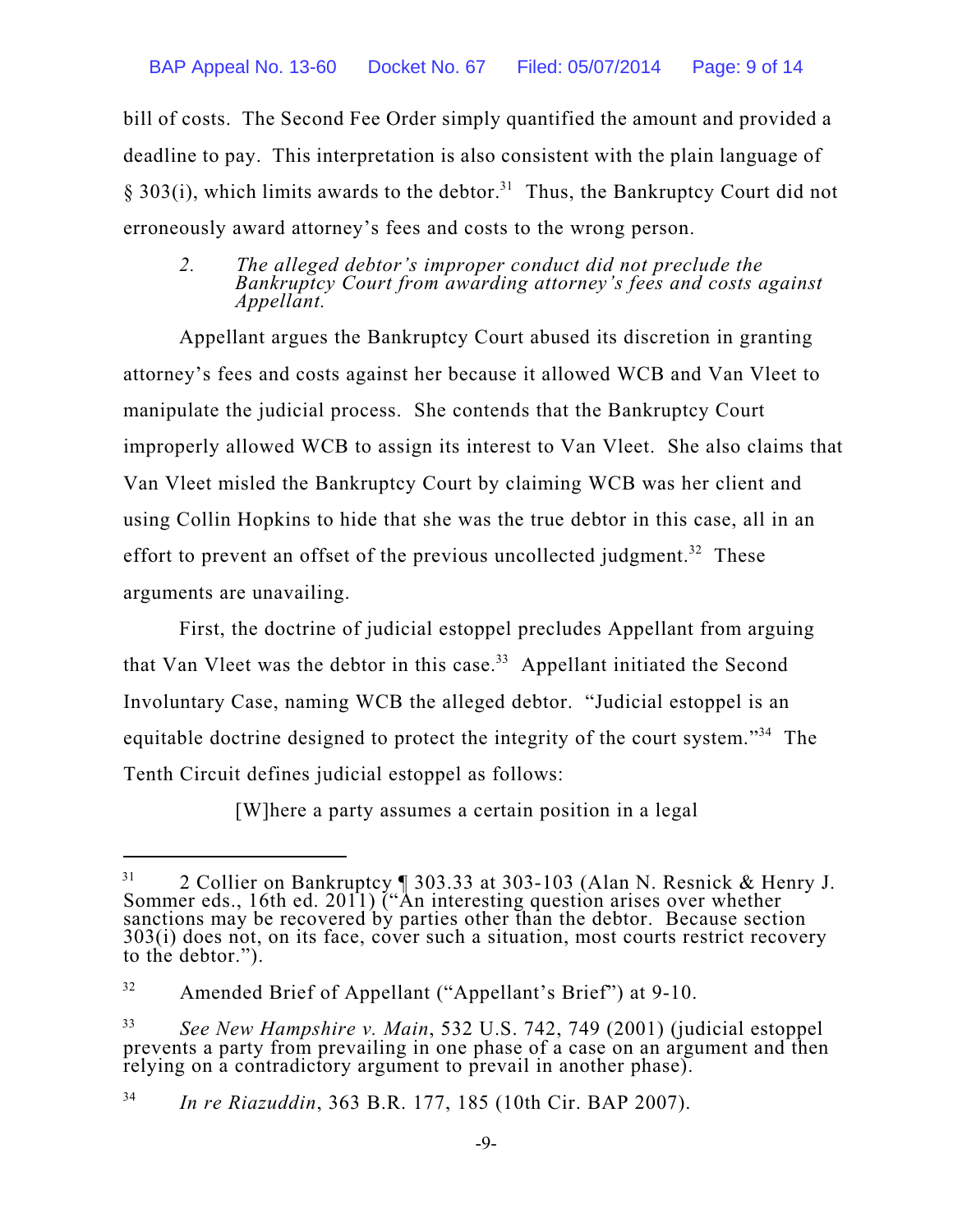proceeding, and succeeds in maintaining that position, he may not thereafter, simply because his interests have changed, assume a contrary position, especially if it be to the prejudice of the party who has acquiesced in the position formerly taken by him.<sup>35</sup>

For judicial estoppel to apply: 1) a party's later position must be clearly inconsistent with its earlier position; 2) the party has succeeded in persuading a court to accept that party's earlier position, so that judicial acceptance of an inconsistent position in a later proceeding would create the perception that either the first or the second court was misled; and 3) the party seeking to assert an inconsistent position would derive an unfair advantage or impose an unfair detriment on the opposing party if not estopped.<sup>36</sup> All three elements are present here. Appellant took an inconsistent position by first positing that WCB was the alleged debtor in the involuntary petition signed by her, and now argues Van Vleet is the alleged debtor. Second, the Bankruptcy Court accepted the first position in entering judgment for WCB in the Second Involuntary Case. Third, Appellant would derive a benefit to the extent it provides her with grounds to set aside the judgment or support her claim for setoff.

Even if judicial estoppel did not preclude Appellant from arguing that Van Vleet was the debtor in this case, the record does not support Appellant's factual contentions. The Bankruptcy Court did not previously "allow" or "recognize" the transfer of interest to Van Vleet.<sup>37</sup> In fact, the Bankruptcy Court noted that the Assignment lacked documentation, described it as "game-playing," and essentially considered it as a basis to award fees and costs against WCB in the

*Johnson v. Lindon City Corp.*, 405 F.3d 1065, 1069 (10th Cir. 2005) 35 (quoting *Davis v. Wakelee*, 156 U.S. 680, 689 (1895)).

*Johnson,* 405 F.3d at 1069. 36

*See* Appellant's Brief at 7-8. 37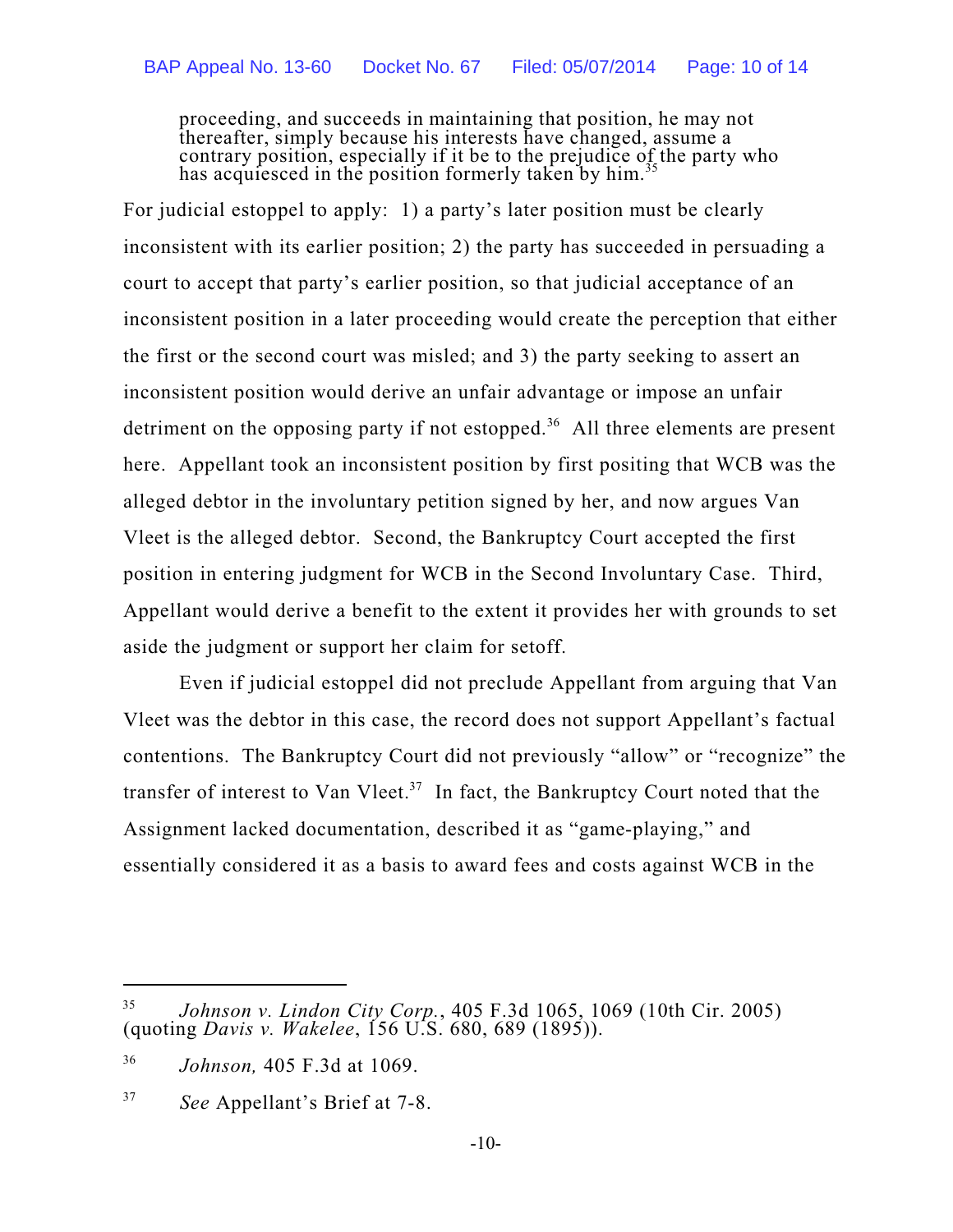First Involuntary Case.<sup>38</sup> Accordingly, Appellant misunderstands the Bankruptcy Court's treatment of the Assignment.

Likewise, nothing in the record supports Appellant's contention that Van Vleet misled the court as to her role as WCB's counsel. The fact that Van Vleet did not speak at any of the hearings does not prove she was the alleged debtor. When a party is represented by more than one attorney, it is common for only one attorney to speak on that party's behalf at hearings. The bankruptcy docket reflects Van Vleet was WCB's attorney of record. Thus, the Bankruptcy Court's finding that "there [was] no confusion regarding Ms. Van Vleet's role as counsel for [WCB]" is not clearly erroneous.<sup>39</sup>

Finally, even if the Bankruptcy Court failed to take into account WCB's "game-playing," Appellant has not demonstrated that the Bankruptcy Court exceeded the bounds of permissible choice in the circumstances. WCB's gameplaying occurred in the First Involuntary Case, not in the Second Involuntary Case. $40$  Thus, it was not beyond the bounds of permissible choice for the Bankruptcy Court to not weigh it or to accord it little weight in determining whether to award attorney's fees and costs against Appellant in the Second Involuntary Case. WCB's previous misconduct does not excuse Appellant's improper filing of an involuntary petition. Indeed, Appellant's action was more egregious since she chose to use the same door the Bankruptcy Court previously slammed against WCB. $^{41}$  We conclude that the Bankruptcy Court did not abuse

First Fee Order at 9, *in* App. at 34. 38

*In re Tahah*, 330 B.R. 777, 785 (10th Cir. BAP 2005) (court reviews the 39 trial court's factual findings under the clearly erroneous standard).

First Fee Order at 9, *in* App. at 34. 40

<sup>&</sup>lt;sup>41</sup> Appellant's [] Reply Brief at 4,  $\P$  4 ("I decided that the Judge would somehow correct this and the only way I knew how to get the matter back before him was through the same door used by Appellee.").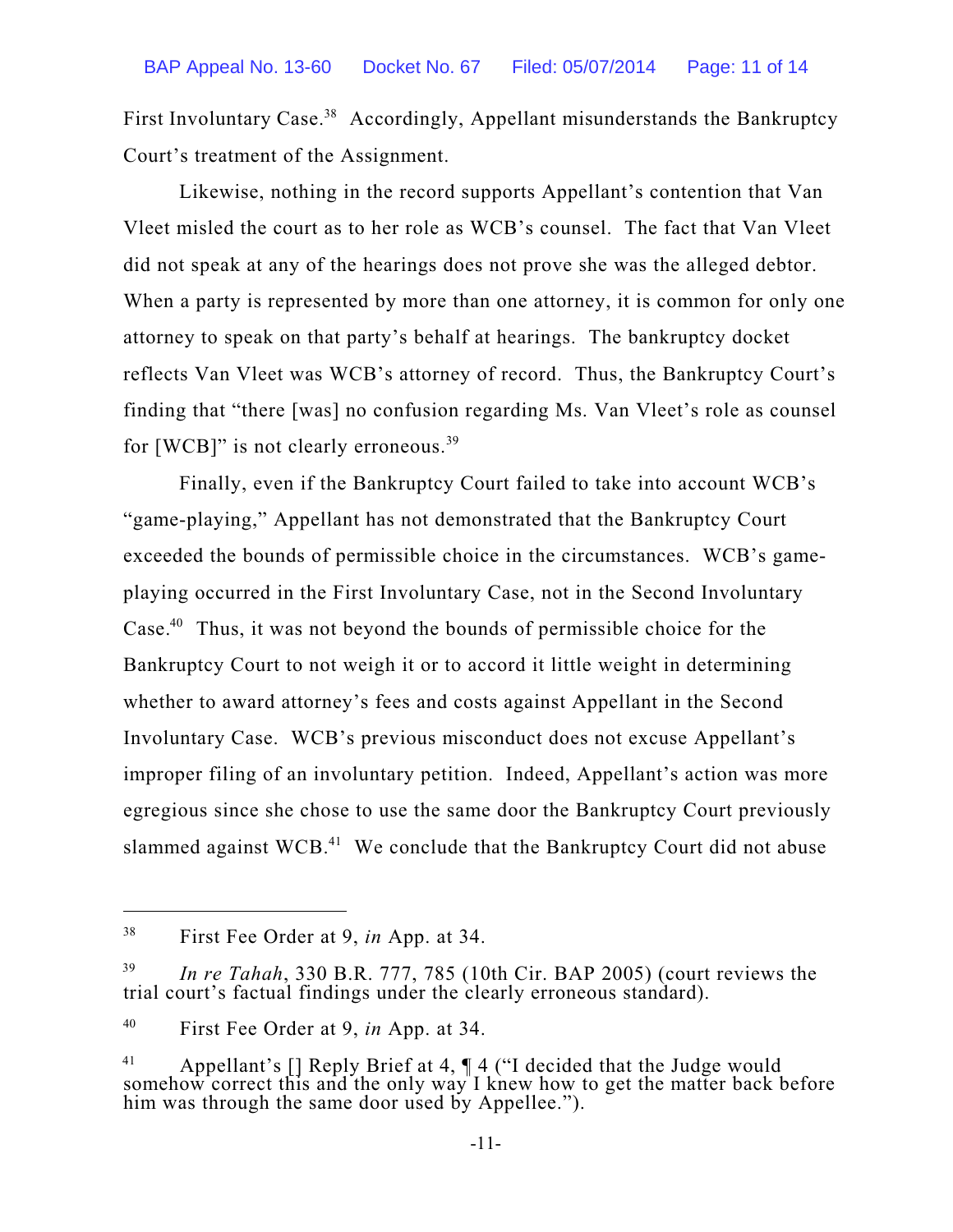its discretion in awarding attorney's fees and costs against Appellant.

*3. The issue of setoff was not raised below and will not be considered.*

On appeal, Appellant argues that the Bankruptcy Court erred by failing to offset the two § 303(i) awards. Appellant, however, never raised setoff as an issue before the Bankruptcy Court. Appellate courts generally do not consider issues not passed upon by the trial court.<sup>42</sup>

In *Richison v. Ernest Group, Inc.*,<sup>43</sup> the Tenth Circuit examined when legal theories not raised below may be the basis for reversal on appeal, which reasoning is persuasive here. Its analysis began with determining whether the new theory was waived or forfeited below. It stated:

If the theory was intentionally relinquished or abandoned in the district court, we usually deem it waived and refuse to consider it. By contrast, if the theory simply wasn't raised before the district court, we usually hold it forfeited. Waiver is accomplished by intent, but forfeiture comes about through neglect.<sup>44</sup>

The long-standing practice in the Tenth Circuit has been to review newly raised (but not waived) legal arguments only if there is plain error.<sup>45</sup> "To show plain error, a party must establish the presence of (1) error, (2) that is plain, which (3) affects substantial rights, and which (4) seriously affects the fairness, integrity, or public reputation of judicial proceedings."<sup>46</sup> The plain error rule is a reformulation of prior case law holding that appellate courts "will reverse on the basis of a legal theory not previously presented to the district court when the correct resolution of that theory is beyond a reasonable doubt and the failure to

*Id.* at 1127-28 (citations and internal quotation marks omitted). 44

*Id.* 45

*Id.* 46

*Walker v. Mather (In re Walker)*, 959 F.2d 894, 896 (10th Cir. 1992) 42 (general rule is that appeals courts do not consider issues not considered by the trial court); *In re Cozad*, 208 B.R. 495, 498 (10th Cir. BAP 1997).

<sup>634</sup> F.3d 1123 (10th Cir. 2011). 43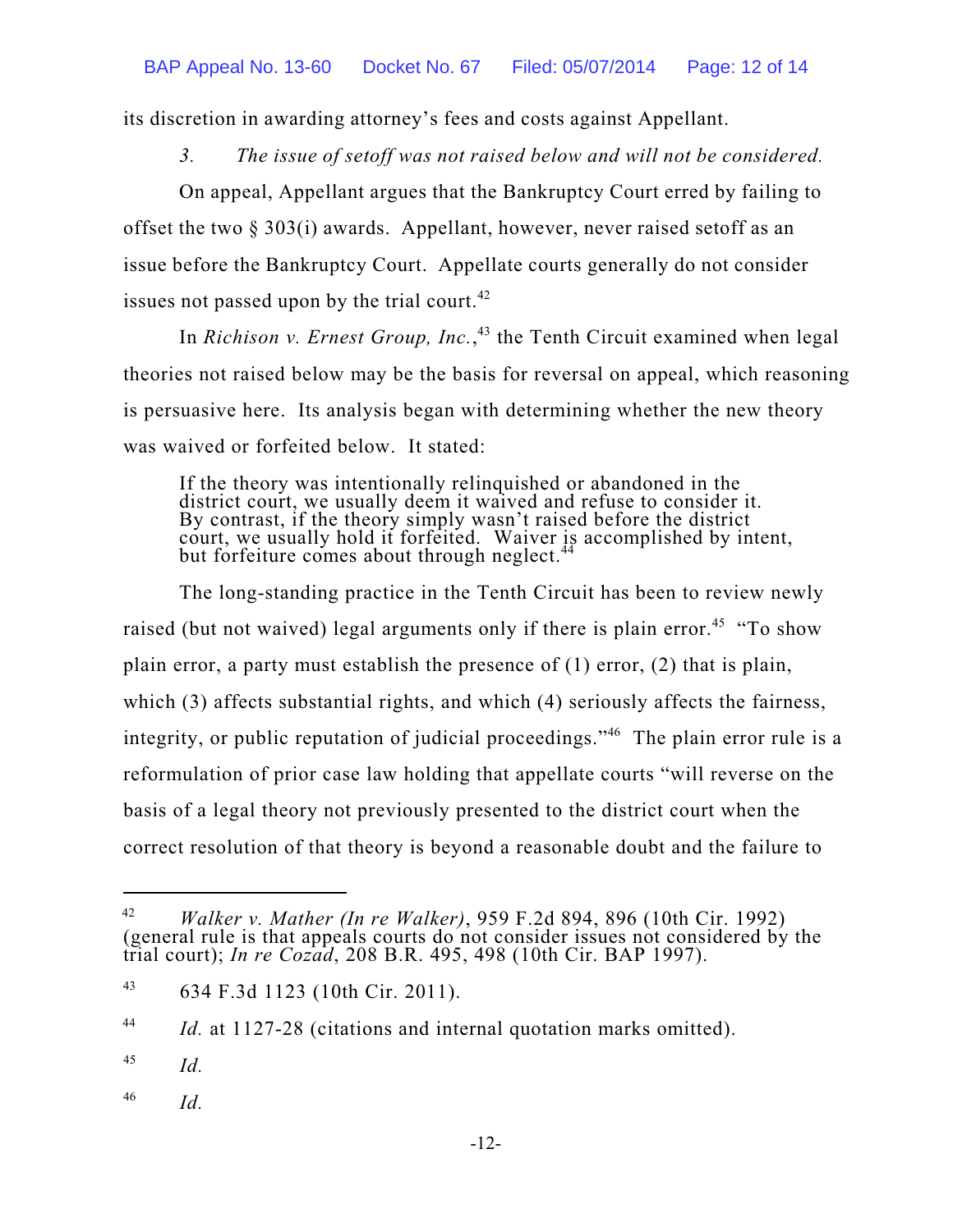intervene would result in a miscarriage of justice."<sup>47</sup>

Appellant offers no explanation for not raising setoff to the Bankruptcy Court. Nothing in the record, however, indicates that Appellant intentionally relinquished the legal theory of setoff. Rather, it appears the failure to raise setoff was due to neglect, making the plain error rule applicable.

Appellant's only argument that comes close to arguing satisfaction of the plain error rule is her assertion that the Second Fee Order produced an absurd result, *i.e.*, that she holds a worthless judgment against a defunct corporation, while Van Vleet holds a judgment against her.<sup>48</sup> As stated earlier,<sup>49</sup> contrary to Appellant's assertion, WCB holds the Second Fee Order against her, not Van Vleet. We also disagree with Appellant's characterization of the result. While the result may seem unfair to Appellant, the result is not absurd. The Bankruptcy Court's awards under § 303(i) were consistent. Both parties improperly filed involuntary cases and both were punished for it. Given that there is no facial inconsistency between the awards, Appellant has failed to establish that an error has even occurred. Moreover, the alleged error here affects only the rights of these parties, thus Appellant has failed to establish the fourth element. Because Appellant never raised setoff below and has not shown plain error, we decline to consider the issue. 50

#### **C. WCB's request for attorney's fees and cost pursuant to Federal Rule of Appellate Procedure 38.**

In its response brief, WCB argued that this appeal is frivolous and requested an award of attorney's fees and costs pursuant to Rule 38 of the Federal

*See* discussion *supra* IV.B.1 at 8-9. 49

*Id.* 47

Appellant's Brief at 7, 10. 48

*Ecclesiastes 9:10-11-12, Inc. v. LMC Holding Co.*, 497 F.3d 1135, 1141 50 (10th Cir. 2007).